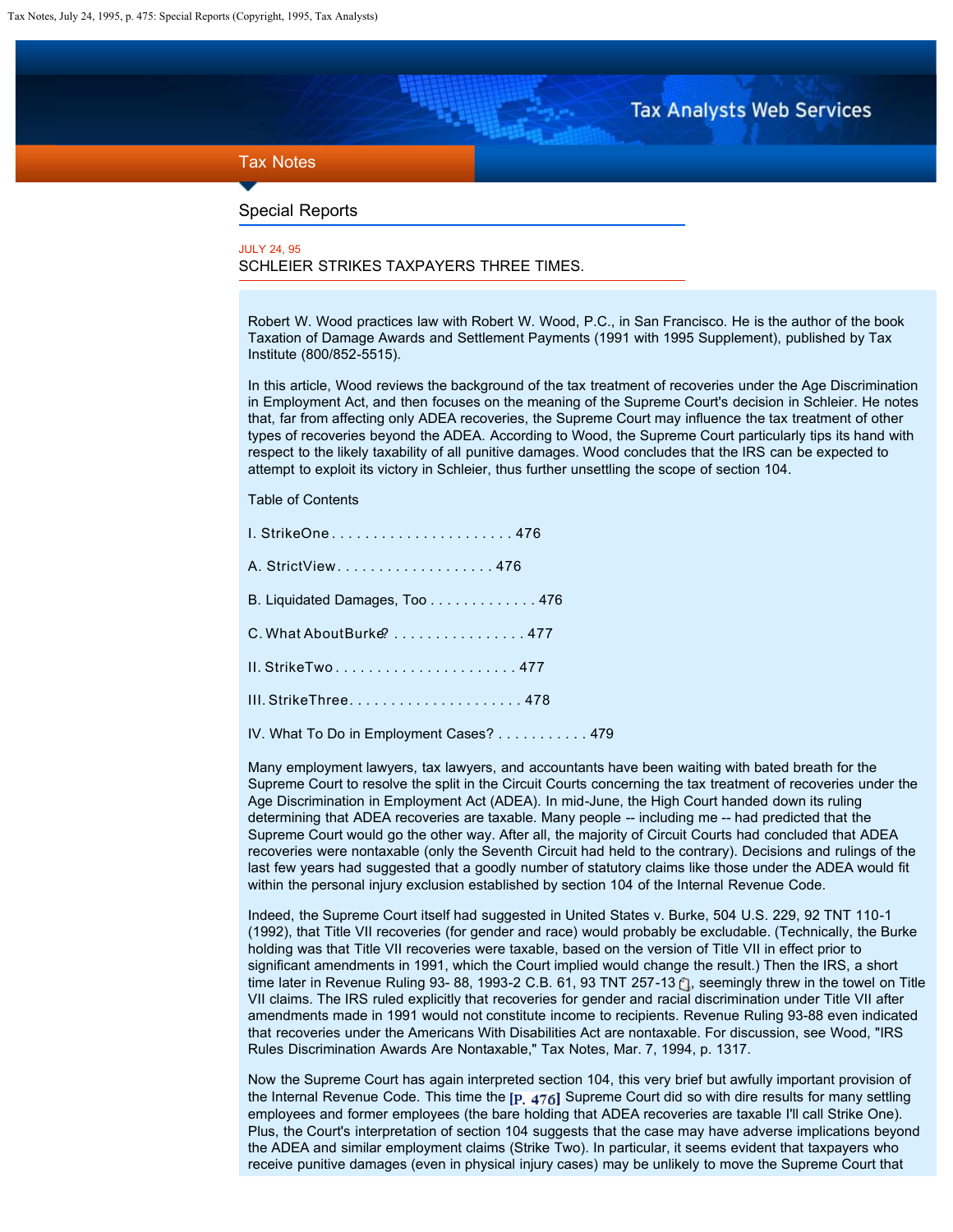any portion of those punitive damages should be tax-free. This contrasts strikingly with the decisions the U.S. Tax Court has been rendering concerning punitive damages (Strike Three).

#### I. Strike One

The background of the controversy in Commissioner of Internal Revenue v. Schleier, Docket No. 94-500, 95 TNT116-8  $f$  (U.S. Sup. Ct. June 14, 1995), is fairly straightforward. Back in 1988, Schleier, who was a United Airlines pilot, received a settlement payment because he had been discharged upon reaching age 60 pursuant to United Airlines' policy. Pilot Schleier included one-half, of the settlement award (which had been designated as back pay) but did not report as income the other half which had been designated as liquidated damages. The IRS issued a deficiency notice and the matter wound up in Tax Court. The Tax Court determined that not only was the liquidated damages half of the settlement excludable from Schleier's income, but the other half (denominated as back pay) was also excludable. The Court of Appeals for the Fifth Circuit affirmed (see Schleier v. Commissioner, No. 93-5555, 94 TNT 135-14  $\uparrow$ ) (5th Cir. June 21, 1994)).

If all this seems odd, a brief history of ADEA recoveries is in order. For many years now, most courts have held that ADEA recoveries are excludable from income. In 1989, the Third Circuit Court of Appeals concluded that ADEA recoveries were excludable. See Byrne v. Commissioner, 883 F.2d 211, 89 TNT 179-5 (3d Cir. 1989). After a string of lower court decisions, in 1990, the Third and Sixth Circuit Courts of Appeal held ADEA recoveries were excludable. See Rickel v. Commissioner, 900 F.2d 655, 90 TNT 80-36 (3d Cir. 1990); and Pistillo v. Commissioner, 912 F.2d 145, 90 TNT 179-7 (6th Cir. 1990). Then the Ninth Circuit agreed in 1991. See Redfield v. Insurance Company of North America, 940 F.2d 542, 91 TNT 172-12 (9th Cir. 1991).

This string of federal appeals court decisions is all the more striking because virtually all of the lower courts confronting the issue (even in other circuits) were holding that ADEA recoveries were excludable. There were a few exceptions, but they were generally viewed as aberrations.

Finally, a conflict in the circuits developed when, on the same day -- August 30, 1994 -- the Seventh and Ninth Circuits reached opposite conclusions. The Seventh Circuit in Downey v. Commissioner, 33 F.3d 836, 94 TNT 176-8  $f$  (7th Cir. 1994), concluded that ADEA recoveries were taxable. The Ninth Circuit in Schmitz v. Commissioner, 34 F.2d 790, 94 TNT 178-17 [\*] (9th Cir. 1994), reconfirmed its earlier view in Redfield that ADEA recoveries were excludable. Indeed, Downey and Schmitz both involved settlement awards made to United Airlines pilots. With the conflict between the circuits, the Supreme Court granted certiorari in the Schleier case.

### A. Strict View

In the Schleier case, the Supreme Court predictably went through the sweeping definition of income contained in the Internal Revenue Code. The Court acknowledged that damages for medical expenses, lost wages, and pain and suffering received on account of an automobile accident were excludable. The Court noted that each element of damages from an auto accident recovery would be received not merely as a tort settlement, but because it was "on account of personal injuries or sickness."

An ADEA recovery, on the other hand, was a different thing in the Court's view. Recovery of back wages could at first glance be considered comparable to the auto accident victim's recovery of lost wages. However, the Court said that this did not satisfy the critical statutory requirement of being "on account of personal injury or sickness." Said the Court, "[w]hether one treats respondent's attaining the age of 60 or his being laid off on account of his age as the proximate cause of respondent's loss of income, neither the birthdate nor the discharge can fairly be described as a 'personal injury' or 'sickness.'" Schleier, Opinion at page 7.

In the automobile case, said the Supreme Court, an accident causes a personal injury, which in turn causes a loss of wages. With age discrimination, though, the discrimination causes both personal injury and loss of wages, but neither is linked to the other. The amount of back wages recovered is completely independent of the existence or extent of any personal injury.

#### B. Liquidated Damages, Too

With this first critical conclusion reached in the Court's opinion, it is certainly no surprise that the Supreme Court looked with a jaundiced eye on pilot Schleier's claim that the liquidated portion of his settlement was excludable under section 104. While the taxpayer had eminent authority suggesting that liquidated damages are compensation rather than intended as a penalty, the Court found support for the notion that Congress had not intended the "liquidated damages" portion of ADEA recoveries to be compensatory. Indeed, in earlier (nontax) decisions, the Supreme Court effectively ruled that the liquidated damages portion of ADEA recoveries was punitive. See [p.  $477$ ] Trans World Airlines, Inc. v. Thurston, 469 U.S. 111 (1985); and Lorillard v. Pollard, 434 U.S. 575 (1978). The Court makes this conclusion more explicit in Schleier.

Ultimately, the Supreme Court agreed with the IRS that section 104 could operate to exclude a recovery from income only where it is both: (1) received through prosecution or settlement of an action based on tort or tort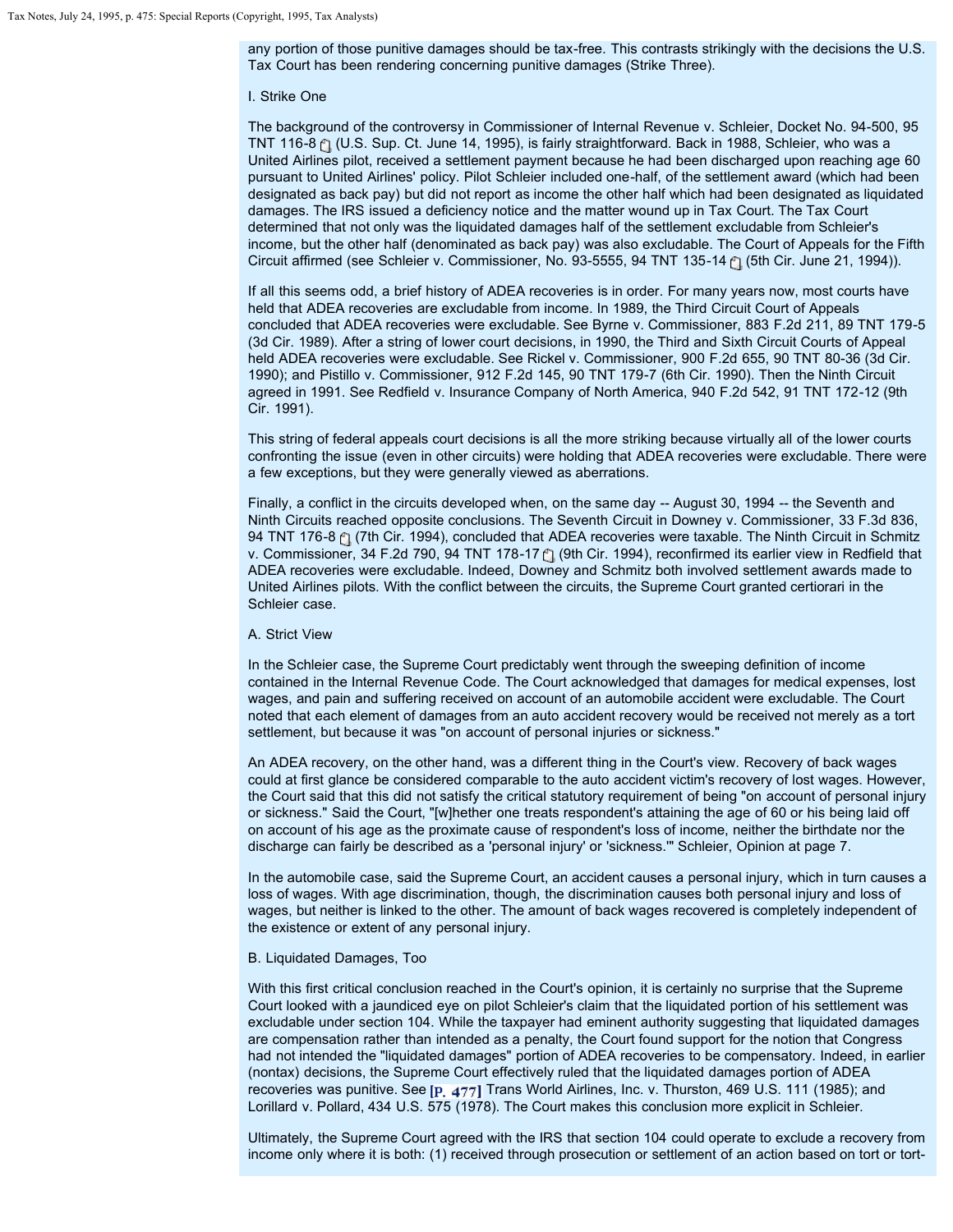type rights; and (2) received on account of personal injuries or sickness. Strictly interpreting these requirements, the Court found that neither requirement was satisfied in this case.

### C. What About Burke?

The Schleier decision could probably not have been decided by the Supreme Court without at least some discussion of its prior decision in United States v. Burke. The taxpayer in Schleier had argued that Burke compelled the conclusion that the settlement from United Airlines was fully excludable from his income. Although Burke concluded that the gender recovery involved in that case was taxable under the pre-1991 version of Title VII, the decision strongly implied that post-1991 recoveries under that statute would be excludable. Indeed, the IRS shortly thereafter so ruled in Revenue Ruling 93-88. Burke is certainly important for the proposition that "tort or tort-type rights" can include statutory claims. To most eyes other than those possessed by Supreme Court Justices, Title VII recoveries for gender or racial discrimination look quite similar to recoveries for violations of the ADEA.

Nonetheless, the Court distinguished the provisions of the ADEA from the kind of broad remedial scheme it alluded to in the Burke decision. In essence, the Supreme Court said that, like the pre-1991 version of Title VII, the ADEA provides no compensation for any of the other traditional harms associated with personal injury. Monetary remedies under the ADEA are limited to back wages, and liquidated damages -- at least in the ADEA -- are not viewed as compensatory by the Supreme Court.

Perhaps more ominously, the Supreme Court stated in Schleier that the Burke analysis for what constitutes "tort or tort-type rights" is not singular. Recounting the fact that one must first ask whether a recovery involved an action for tort or tort-type rights, the Supreme Court said that this was only the first step, and not a conclusory one. First, the taxpayer must demonstrate that the underlying cause of action giving rise to the recovery is based on tort or tort-type rights. Second, said the Court, the taxpayer must show that the damages were received "on account of personal injuries or sickness." In short, the tort or tort-type rights analysis suggested by Burke may get you only halfway to a finding of excludability.

Where does this leave the Burke decision? Muddled, at least. The Supreme Court in Schleier states that Burke relied on the pre-1991 version of Title VII's failure to qualify as an action based on tort- type rights analysis, concluding that the ADEA provides no compensation for any of the other traditional harms associated with personal injury. The Court thus concludes that even this initial condition to excludability is not met.

In an ominous footnote, the Supreme Court refers to the IRS position announced in Revenue Ruling 93-88. The footnote acknowledges that Revenue Ruling 93-88 is premised on the same reading of Burke that was urged by the taxpayer in Schleier. The Supreme Court noted that Revenue Ruling 93-88 was not before it, but that the Service's interpretive rulings do not have the force and effect of regulations, and may not be used to overturn the plain language of a statute. Does this gratuitous footnote mean that the Court views Revenue Ruling 93- 88 as at odds with the plain language of section 104? In any event, the IRS could hardly ask for a more helpful shove in the direction of revisiting Revenue Ruling 93-88.

### II. Strike Two

Particularly given the adverse effect that the Schleier opinion will have on many taxpayers, it may be at least halfway comforting that three Justices dissented. Justice O'Conner wrote a dissenting opinion, and Justices Thomas and Souter joined. The dissenting opinion runs 11 pages (to the majority opinion's 14 pages), but it can be quickly summarized.

The dissent essentially says: Age discrimination inflicts a personal injury. Personal injury damages are excludable from income under section 104(a)(2). The inescapable conclusion from the ADEA statute itself, from the Supreme Court's Burke decision, and from the IRS's own authorities interpreting section 104, is that ADEA recoveries are excludable. The majority of the Court, in effect, is now saying that only tangible harms (like a smack on the face) can be tort recoveries. This, said the three dissenting Justices, is wrong.

As should be apparent from the above discussion, the Schleier case has import well beyond the area of ADEA recoveries. Indeed, after the Burke decision, and the IRS's release of Revenue Ruling 93- 88, one may wonder precisely what the IRS is thinking about doing next. Will it change its position about Title VII recoveries? (I hope this question is rhetorical.) The IRS had been saying that it recognized a clear and demonstrable difference between Title VII recoveries and ADEA recoveries.

Yet the IRS is now armed with a 1995 Supreme Court decision in Schleier that might be seen as substantially undercutting the IRS's admission of nontaxability for Title VII recoveries in Revenue Ruling 93- 88. Thus, maybe something will break loose there, too. It has long galled the IRS that any employmentrelated dispute should result in excludable amounts. After all, if the employee really remained working (instead of suffering the prohibited discrimination of whatever variety), then all of the wages produced by that worker would be taxable (and subject to employment taxes to boot).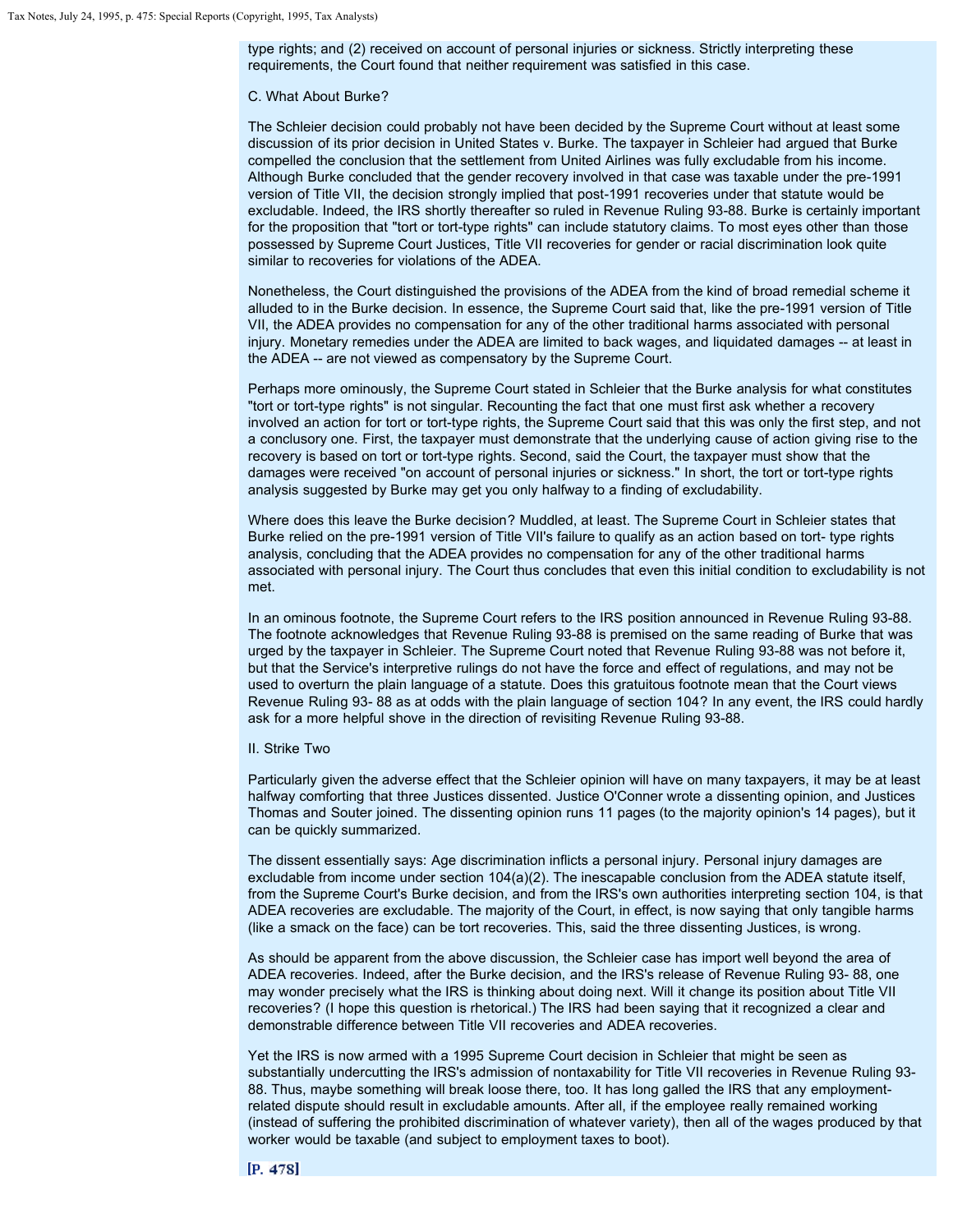In the wake of Schleier, employees, employment lawyers, and tax professionals will have to get used to a changing landscape that is increasingly hostile to excludability. The apparent two-level requirement to now satisfy section 104 may well be applied to types of injuries well beyond the ADEA context, and indeed well beyond the employment context. Conceivably, in any case in which a taxpayer asserts excludability under section 104(a)(2), the IRS will now assert that two threshold tests must be met: (1) the underlying cause of action giving rise to the recovery must be based on tort or tort- type rights; and (2) the damages must have been received on account of personal injuries or sickness. Whether this standard makes sense to anyone or not, it may not be easy to meet.

### III. Strike Three

One of the more insidious effects of the Schleier opinion would appear to be in the context of punitive damages. Although Schleier is not explicitly a punitive damages case, it certainly suggests that the Supreme Court will view favorably the IRS claims that all punitive damages should be taxable. The Supreme Court virtually says as much, because it treats the liquidated portion of ADEA damages as punitive, and then concludes that as punitive damages, such liquidated amounts must be taxable. While Schleier was not a physical injury case (as to which punitives would presumably be evaluated more favorably), the Court seems to lean toward the IRS.

There has been increasing controversy over the past few years concerning the tax treatment of punitive damages. Although the controversy has raged since then, back in 1989 there had already been heated debate culminating in a statutory amendment to section 104 on the topic of punitives. Under a change adopted in the 1989 Omnibus Budget Reconciliation Act, generally effective for punitive damages received after July 10, 1989, the exclusion for personal injury damages does not apply to any punitive damages in connection with a case not involving physical injury or physical sickness. Although this statutory change would seem to draw a line in the sand so that punitive damages in cases involving nonphysical injuries would be taxable, and punitive damages involving physical injuries would be excludable, a controversy about the meaning of this statutory change has raged.

In Jack R. Hawkins, et ux. v. United States, No. 93-15828, 94 TNT 147-8 [1] (9th Cir., July 19, 1994), the Ninth Circuit held that punitive damages received in a personal injury suit were not excludable from the plaintiff's income. Although the District Court had held that the punitive damages were excludable, the Ninth Circuit reversed based on the theory that punitive damages were not intended to compensate for personal injuries but rather merely to punish the defendant. The Ninth Circuit specifically rejected the taxpayer's claim that the 1989 amendment to section 104 should be interpreted as a change in the law. Since the award in question had been made in 1988, thus predating the 1989 statutory change, the court agreed with the IRS that the taxpayer had not shown that the damages were recovered in a tort-like suit and received on account of personal injury. For additional discussion of punitive damages, see Nath, "Damage Awards -- Included or Excluded?" Tax Notes, Sept. 26, 1994, p. 1739; and Ericsson, "The Burke Legacy: Circuits Split Over Taxation of ADEA Liquidated Damages and Personal Injury Punitive Damages," California Tax Lawyer Fall 1994, p. 16.

InElizabeth A. Reese v. U.S., No. 92-93T, 93 TNT 167-10 [ (Fed. Cl. July 29, 1993), aff'd 73 AFTR2d par. 94-935,94 TNT 96-15 [\*] (Fed. Cir. 1994), the U.S. Court of Federal Claims and the Federal Circuit also held that a punitive damages award received in the context of a suit for sex discrimination, sexual harassment, intentional infliction of emotional distress, and breach of contract was not excludable. The court found such an exclusion to be at odds with the purpose of section 104, and granted the government's motion for summary judgment. The case also considers the law applicable to the plaintiff's 1987 tax year, before section 104 was amended.

Interestingly,in Talley Industries v. Commissioner, T.C. Memo. 1994-606, 94 TNT 244-9 [1] (1994), the Tax Court suggested that there may be a grey area between damages that are compensatory and those that are punitive. A subsidiary of Talley Industries had been indicted on various counts involving navy contracts, and civil claims were later filed by the government. The civil claims alleged actual losses of approximately \$1.6 million, with punitive damages (under a statutory doubling provision) added on top. The company paid \$2.5 million pursuant to this asserted liability in exchange for a release of all claims. After the company deducted this \$2.5 million payment, the question was whether all of it was compensatory or in effect represented a fine or penalty not deductible under section 162(f).

The IRS treated the amount as nondeductible, but the Tax Court allowed a deduction for the full \$2.5 million payment, less only \$1,885 that was the navy's actual losses for the 10 incidents with respect to which a guilty plea was entered. Although the court had to admit that the \$2.5 million settlement was in excess of the amount originally claimed for "actual compensatory" damages, the court found no evidence in the settlement agreement that any punitive payment or fine was intended. Consequently, the court respected the language of the settlement agreement and implicitly acknowledged that there may be some grey area between a compensatory and punitive (or fine) payment. For discussion, see Manns, "When Does the Payment of Damages Punish the Payor?" Tax Notes, Jan. 9, 1995, p. 276.